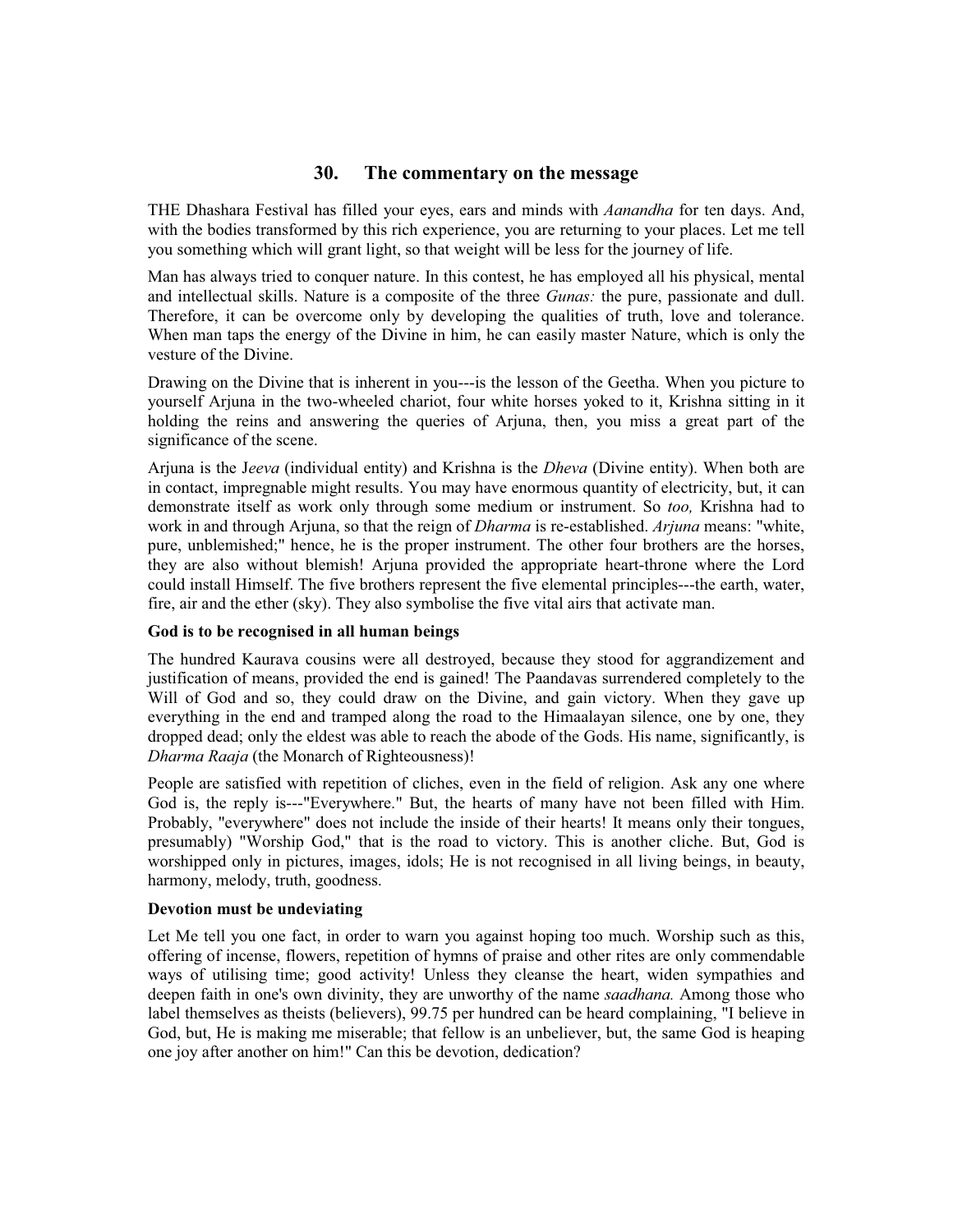Devotion must be undeviating, whatever happens. Prahlaadha had that unshakable faith; he had surrendered so completely to the Lord that no torture could turn him away from fidelity. When you start judging and pronouncing judgements on the basis of your own prejudices and information, you only demonstrate that your faith is shallow, it is only a fair-weather phenomenon.

Those attached to God, aspiring for God, aware of God, adoring God have certain distinct marks by which they can be identified. Pronouncing judgements like this is quite contrary to the nature of dedication. Again, such people have a compassionate heart. If a person tums the rosary on the fingers, and is intently engaged in watching the tip of his nose, unmindful of the distress that dances around him, we can at best name him a sloth, that is all. Get up, place the rosary in its bag, and engage yourselves in relieving distress---that is the true spiritual path.

Do not waste all your years with stone images, pictures or idols. Learn to see in every living vital active person, the embodiment of all energy, all beauty, all beneficence, namely, God. God is subtler than ether, filling the smallest crevice with His Majesty. Know this and serve His manifestations, wherever you meet them.

## **Turn the mind vigorously towards God**

Some institutions profess to train persons in *dhyaana* and hold *dhyaana* classes! How can any one put trust in these? It may be possible to train to sit aright, and to go through various contortions of the body; but, how can any one help another to concentrate more keenly? Love God and no distraction can turn you from the thought of God. Vaalmeeki was a highway robber, terrorising the travellers and killing without mercy. *Rajas* (passion) was the predominant quality in his make-up. When he chanced to meet the Seven Sages and listen to their counsel, his heroism, bravery and persistence turned Godwards in a flash; he became so ardent an ascetic that an ant-hill grew over him as he sat unmoved.

You need not rely on another for success in *dhyaana* and *japa* and await contact with some sage in order to get from him a *manthra* for recitation. Pray to the God within you and you will receive the needed guidance.

Turn your mind towards God; dedicate yourselves to God; then you will find life one continuous stream of *Aanandha* (bliss). Have a fan in your hand and sweep it towards you; then, you feel comforted. So also, use the mind as the instrument, and turn it vigorously towards God; then, it can give you the *Aanandha* of liberation.

Raama is the name for *Aanandha* that is inherent in every heart; recite His name, let the *Aanandha* respond and upsurge. Do not pretend and get charged with hypocrisy. Be genuine, sincere and true inheritors of *Bhaaratheeya* culture! You have to outgrow the idol, picture and image; they are the kindergarten materials in spiritual schools; seek to know the Divine Energy, that is burdened with no Name and no Form. Rise higher into the empyrean heights of the Pure, Attributeless, Transcendent One.

### **"My life is a commentary on My message"**

I shall not change my course even by a hair's breath, as a result of what people may say about Me. I am not afraid of any one or thing. Truth has no fear; untruth shivers at every shadow. This body of mine is named *Sathya* (Truth); the principle that is in this body is also Truth. Truth enclosed in Truth has been rendered the Truth of Truths *(Sathyasya Sathyam).* This Form has been assumed in order to lead mankind from untruth to Truth.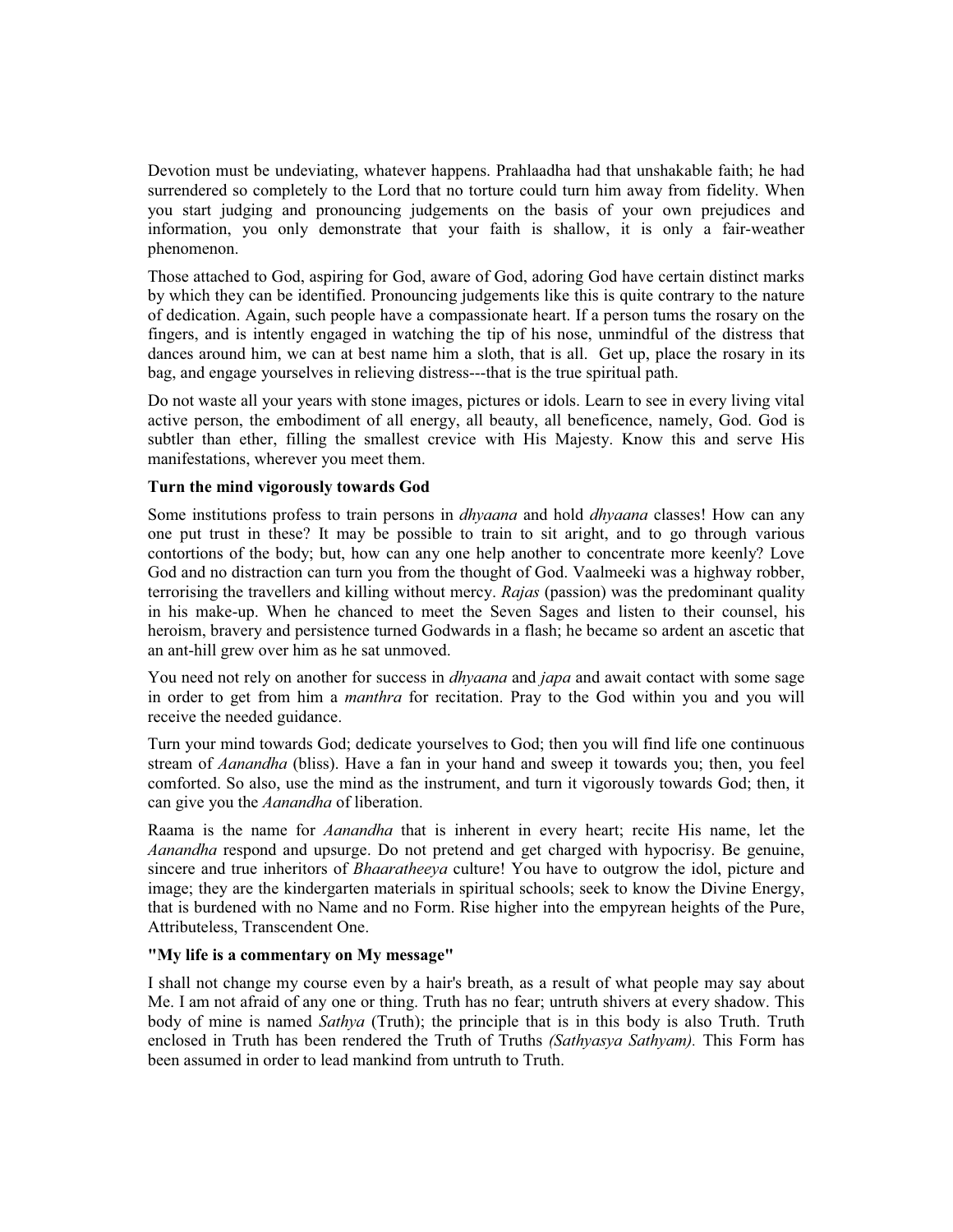I eat as you do, move about as you do, talk in your language, and behave as you can recognise and understand, for YOUR sake---not for My sake! I turn you towards the Divine, winning your confidence, your love, your submission, by being among you, as one of yourselves, one whom you can see, listen to, speak to, touch and treat with reverence and devotion. My plan is to transmute you into seekers of Truth *(Sathya-anveshaks).*

I am present everywhere, at all times; My Will must prevail over every obstacle; I am aware of the past, present and future, of your innermost thought and carefully guarded secrets. I am *sarvaantharyaami, sarva* shaktha and *sarvajna* (Omnipresent, Omnipotent and Omniscient). Nevertheless, I do not manifest these powers in any capricious manner or merely for display. For, I am an example and an inspiration for whatever I do or omit to do. My life is a commentary on My message.

### **"My hand always gives, never takes"**

For example, you must, have noticed that I never call a woman, alone for the 'interview.' I call women only in groups of ten or fifteen. I want that you should note this and infer that one has to be extremely cautious in dealing with the other sex, for, though I am above and beyond the *Gunas,* since this body is obviously masculine, I want to teach both men and women how they have to regulate their social behaviour and be above the slightest tinge of suspicion, or of small talk.

Again, I am active and busy all the twenty-four hours of the day. Every day, the mail brings me thousands of letters, and you hand over to me personally hundreds more. Yet, I do not take the help of any one else, even to open the envelopes. For, you write to Me intimate details of your personal problems, believing that I alone will read them and having implicit confidence in me. You write each one only a single letter; that makes for Me a huge bundle a day; and I have to go through all of them. You may ask, how I manage it? Well, I do not waste a single moment.

And, all this I do, not for personal gain, but only because I have come for your sake. I never seek another's help; I offer help, never receive it. My hand always gives; it never takes. Conclude from this that this must be Divine, not human power.

Some of you may be wondering, "How does Swaami arrange these elaborate festivals and functions? Whom does he charge with the various items of work?" I do not allot work to this person or that, or consult any one for ideas and suggestions. All this is done by the Divine Will, operating through the force of Love. For example, though there are thousands gathered here, absolute silence prevails. Under what compulsion? Only the compulsion of Love. In other places, where a hundred people collect, a hundred and fifty constables are present to keep them quiet! Here, there is no need for any one to see that silence is maintained. For, here God is the Master, and Creation dances in joy. There is no third entity here. Only *Purusha and Prakrithi* (God and Nature) are here. A glance from the comer of the eye is enough to get things going towards successful conclusion. Love activates, Love fulfils.

### **When you have** *Kaamadhenu,* **why seek a cow?**

When the Giver of Grace is here, you run after persons who claim that they got this or the other article from Me or were blessed with this gift from Me! When you have *Kaamadhenu* (wishfullfing cow) here, why seek to know and secure a cow? *Kaamadhenu* can give you all that you need. When you have *Kalpatharu* (wish-fullfilling tree) here, why bother about fruits on a tree? *Kalpatharu* can give you all that you ask. When you have here the mountain of gold and silver,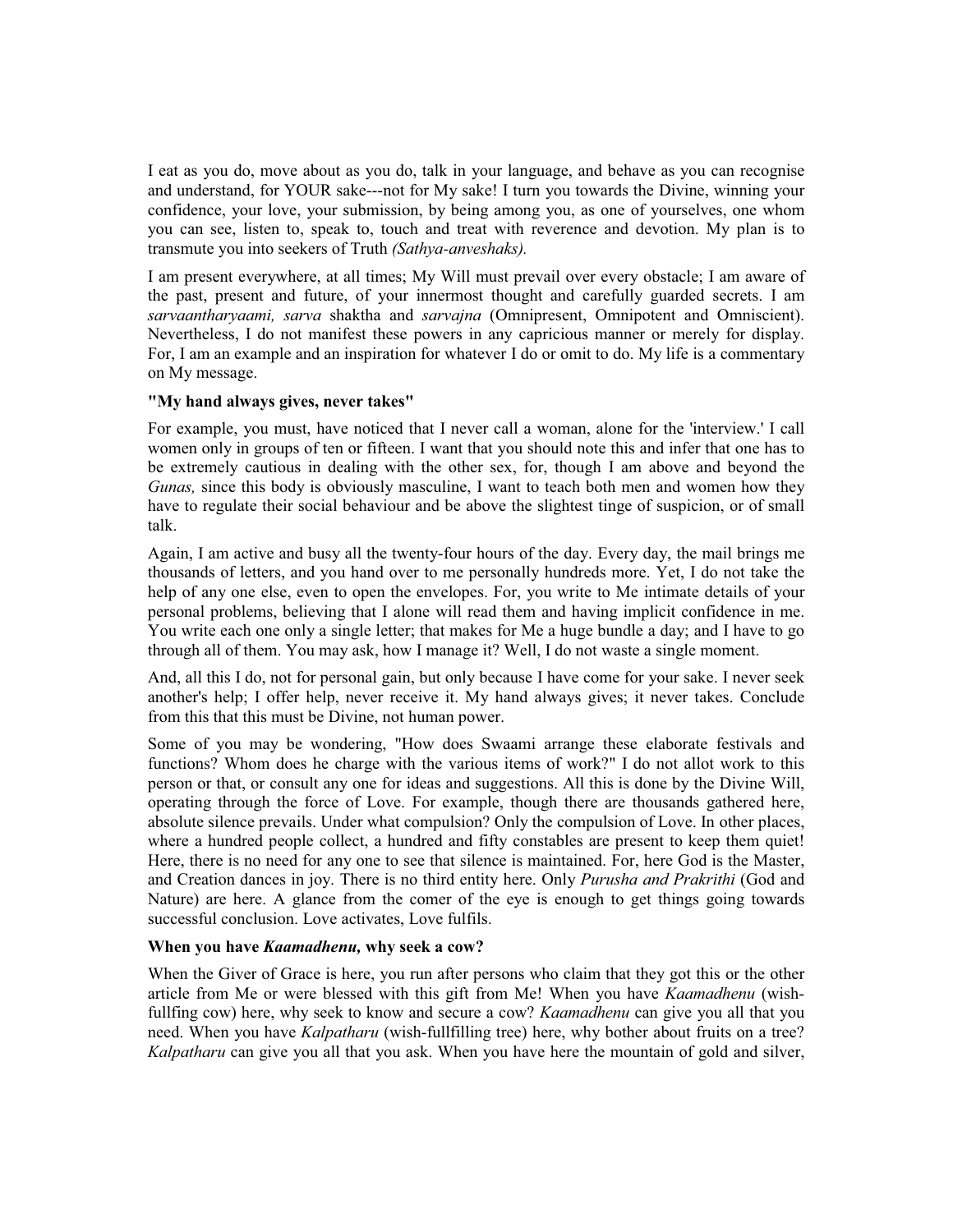Meru, why cringe for silver and gold from persons who are themselves beggars? When you have God come among you to support and sustain you, why grovel before crude vulgar entities? Avoid places where they bargain in terms of gifts, donations and payments for Grace and *Upadesh,* for spiritual guidance and transmission.

Go straight along the true path; be not drawn into byelanes, by quacks and crooks. Some happenings in Madras and in Mysore are to be drastically condemned. I know there are some who proclaim, "Devotees have grown out of all proportion in these parts and so, Baaba has allotted this region to me and directed me to take up the work of teaching and guiding you; so, admire my acts and adore me." I never allot in this manner, nor do I hand over powers to any one, nor can such low minds deserve My Grace. No, never. For Me who has the burden of the Universe, can a region or a few more devotees be too much? I am surprised at the stupidity which swallows such absurdities and flocks round these pitiable quacks. They could carry a begging bowl and go from door to door; that will save them from at least the consequences of a life of deceit and sacrilege.

#### **God will be your** *Guru* **from within**

Do not lend ear to such and be led astray. Carry on *saadhana* for your elevation, from one stage to another. God Himself will be your *Guru* from within. He became Himself the *Guru* of Meera and Hemareddi Mallamma.

Do not proclaim that this Name of God is superior or more efficacious than the other. To assert that Raama is superior or that Shiva is superior, or even that Sai Baaba is the *Avathaar* that is the fullest of all---all this only reveals that you have not understood what Divinity is. Raama is a Name that combines the *raa* of Naaraayana and the *ma* of Namasshivaaya, the *manthras* of the Vaishnavas and that of the Shaivites. So, Raama means, the quality of Shiva and Vishnu. Or, Raama has the *raa* of *Hara* (Shiva) and the *ma* of *Uma* (the Shakthi aspect of Shiva); so, Raama is the name of Shivashakthi! How can faction arise when each name is so resonant with the lesson of the unity of all Names?

Some persons pray to Me, "Swaami! All my people go on pilgrimage to Thirupathi; why don't you turn their minds and make them come to you?" What an absurd question? What colossal ignorance of My reality as well as of the manifold majesty of God!

Cleanse your minds of evil thoughts. I find some of you spread your handkerchiefs on the carpets and then sit upon them; you feel that the carpets, which have upon them the dust of the feet of countless devotees, is unclean! Now, when you take so much care to see that the place where you sit ought to be free from dirt, how much more attention should you pay to clean the heart, where you expect the Lord to seat Himself.

### **Clean your heart with detergents** *japa* **and** *thapa*

Clean the heart with the *detergents---japa* and *thapa* (penance)---using the water *prema.* Detergent alone will not do; water too is essential. Carry on the duties of the position in which you are as if they are the dictates of God. Every act that you dedicate to Me reaches Me. Do not grieve that you are not able to come to Puttaparthi to have *Dharshan* (audience). Offer Me *Namaskaaram* (the homage of prostration) wherever you are; it reaches Me at the same time as it is offered.

Resort to the recitation of the Name when your mind is agitated by fear, anxiety or grief. To make a cup of coffee, it is not enough to have decoction in one cup and milk in another. You